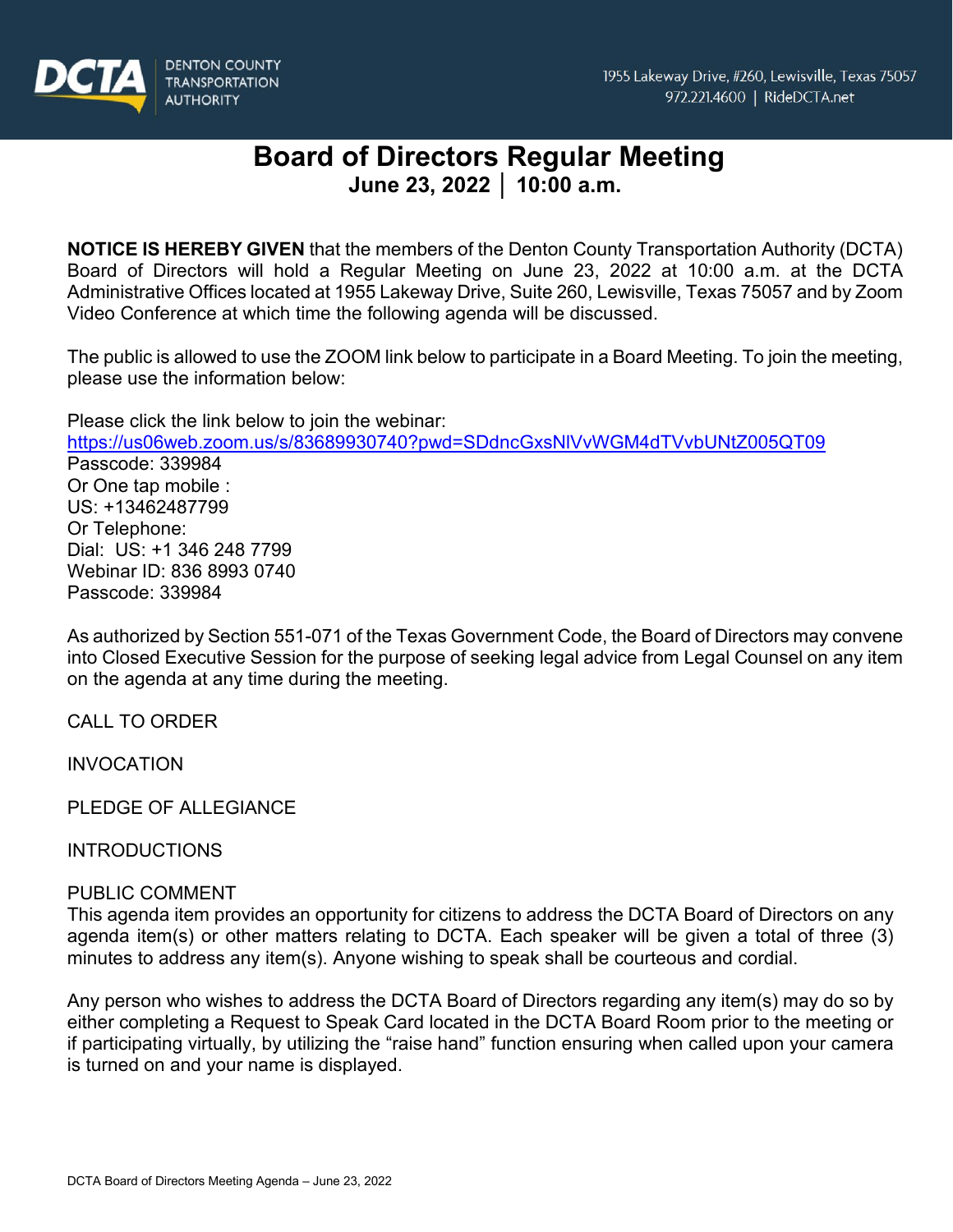

Citizens that are not able to participate in-person or connect virtually to the Zoom meeting must email his or her public comment to [kmorris-perkins@dcta.net](mailto:kmorris-perkins@dcta.net) no later than **3:00 pm on Wednesday, June 22, 2022,** to ensure the comment will be read.

The Board of Directors is not permitted to take action on any subject raised by a speaker during Public Comments. However, the DCTA Board of Directors may have the item placed on a future agenda for action; refer the item to the DCTA Administration for further study or action; briefly state existing DCTA policy; or provide a brief statement of factual information in response to the inquiry.

## CONSENT AGENDA

**1. Consider Approval of Monthly Financial Statements for May 2022 (packet pages 7-14)**

*Action Item* Backup Information: Memo

Exhibit 1: Monthly Financial Statements – May 2022 Exhibit 2: Capital Projects Budget Report – May 2022

**2. Consider Authorizing the Interim Chief Executive Officer (CEO) to execute a contract with Hilltop Securities Asset Management in the amount of \$150,000 for Investment Advisory Services for a contract term of August 1, 2022 through July 31, 2025, with the option to renew for two (2) additional one (1) year terms through July 31, 2027 (packet pages 15-210)**

Action Item Backup Information: Memo

Exhibit 1: Request for Proposal 22-05 Exhibit 2: Hilltop Securities Asset Management Proposal Exhibit 3: Evaluation Consensus Scores

**3. Consider Authorizing the Interim Chief Executive Officer (CEO) to execute a contract with Holmes Murphy for the Employee Benefit Broker/Consultant Services in the amount of \$105,000 for a contract term of August 1, 2022 through July 31, 2025 with the option to renew for two (2) additional one (1) year terms through July 31, 2027 for an estimated additional \$70,000**

**(packet pages 211-334)** *Action Item* Backup Information: Memo

Exhibit 1: Request for Proposal 22-09 Exhibit 2: Proposal Exhibit 3: Evaluation Consensus

**4. Consider Authorizing the Interim Chief Executive Officer (CEO) to execute a contract with Industrial Power Truck and Equipment under The Interlocal Purchasing System (TIPS) Cooperative Purchasing Agreement**

**(packet page 335)** *Action Item* Backup Information: Memo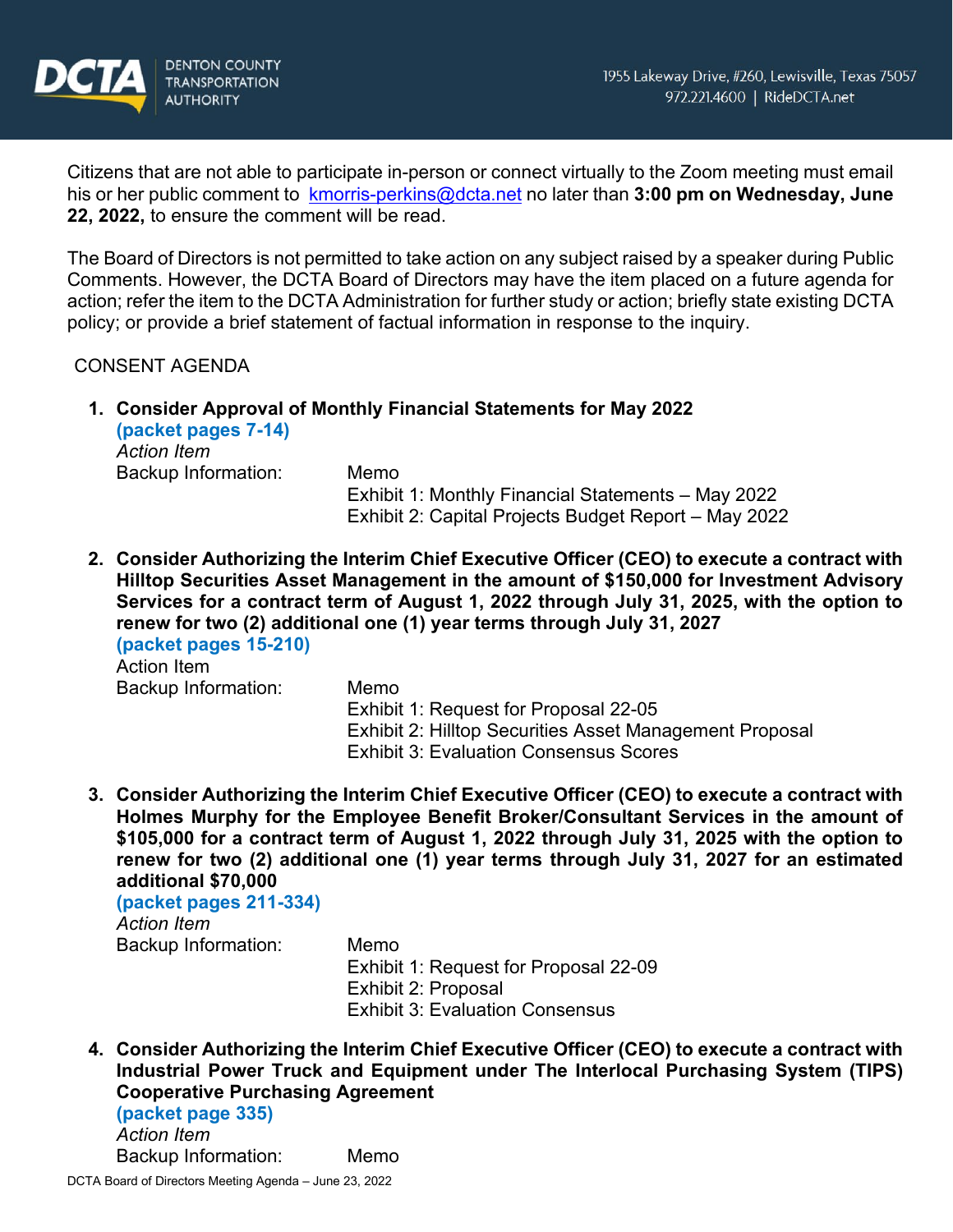

**5. Consider Approval of a Resolution Designating David Leininger as the Investment Officer**

**(packet pages 336-338)** *Action Item* Backup Information: Memo

Exhibit 1: Resolution

**6. Consider Authorizing the Interim Chief Executive Officer (CEO) to execute a contract with Southern Tire Mart and The Goodyear Tire and Rubber Company for a total amount not to exceed the approved budget of FY22 \$9,500 and FY23 for \$96,000**

**(packet pages 339-431)** *Action Item* Backup Information: Memo

Exhibit 1: Request for Bid 22-10 Exhibit 2: Bid – Goodyear Tire & Rubber Company Exhibit 3: Bid – Southern Tire Mart Exhibit 4: RFP 22-10 Bid Tabulation

**7. Consider Approval of Regular Meeting Minutes dated May 26, 2022**

**(packet pages 432-438)** *Action Item*

Backup Information: Exhibit 1: DCTA Regular Board Meeting Minutes – May 26, 2022

## REGULAR AGENDA

**1. Consider Authorizing the Interim Chief Executive Officer (CEO) to Execute a Contract with Texas Municipal League (TML) Health for Medical, Dental and Vision benefits beginning October 1, 2022, in the amount of \$576,637 for Fiscal Year (FY) 2023 (packet page 439)**

| Action Item         |                                                                 |
|---------------------|-----------------------------------------------------------------|
| Presenters:         | Brittney Farr, Senior Director of Engagement and Administration |
|                     | Julie Rickman, Holmes Murphy                                    |
|                     | Adam Kinyicky, Holmes Murphy                                    |
| Backup Information: | Memo                                                            |

**2. Consider Authorizing the Interim Chief Executive Officer (CEO) to Execute a Contract with Randy C. Cain, Attorney at Law and Burklund Consulting LLC, to provide State Legislative Consulting Services beginning July 1, 2022, for an initial two-year term in an amount not to exceed \$200,000**

| $(packet pages 440-501)$<br><b>Action Item</b> |                                                                  |
|------------------------------------------------|------------------------------------------------------------------|
| Presenter:                                     | Brittney Farr, Senior Director of Engagement and Administration  |
| Backup Information:                            | Memo                                                             |
|                                                | Exhibit 1: RFP 22-02                                             |
|                                                | Exhibit 2: Randy C. Cain, Attorney at Law & Burklund Consulting, |
|                                                | <b>LLC Proposal</b>                                              |
|                                                | <b>Exhibit 3: Evaluation Consensus Averages</b>                  |
|                                                |                                                                  |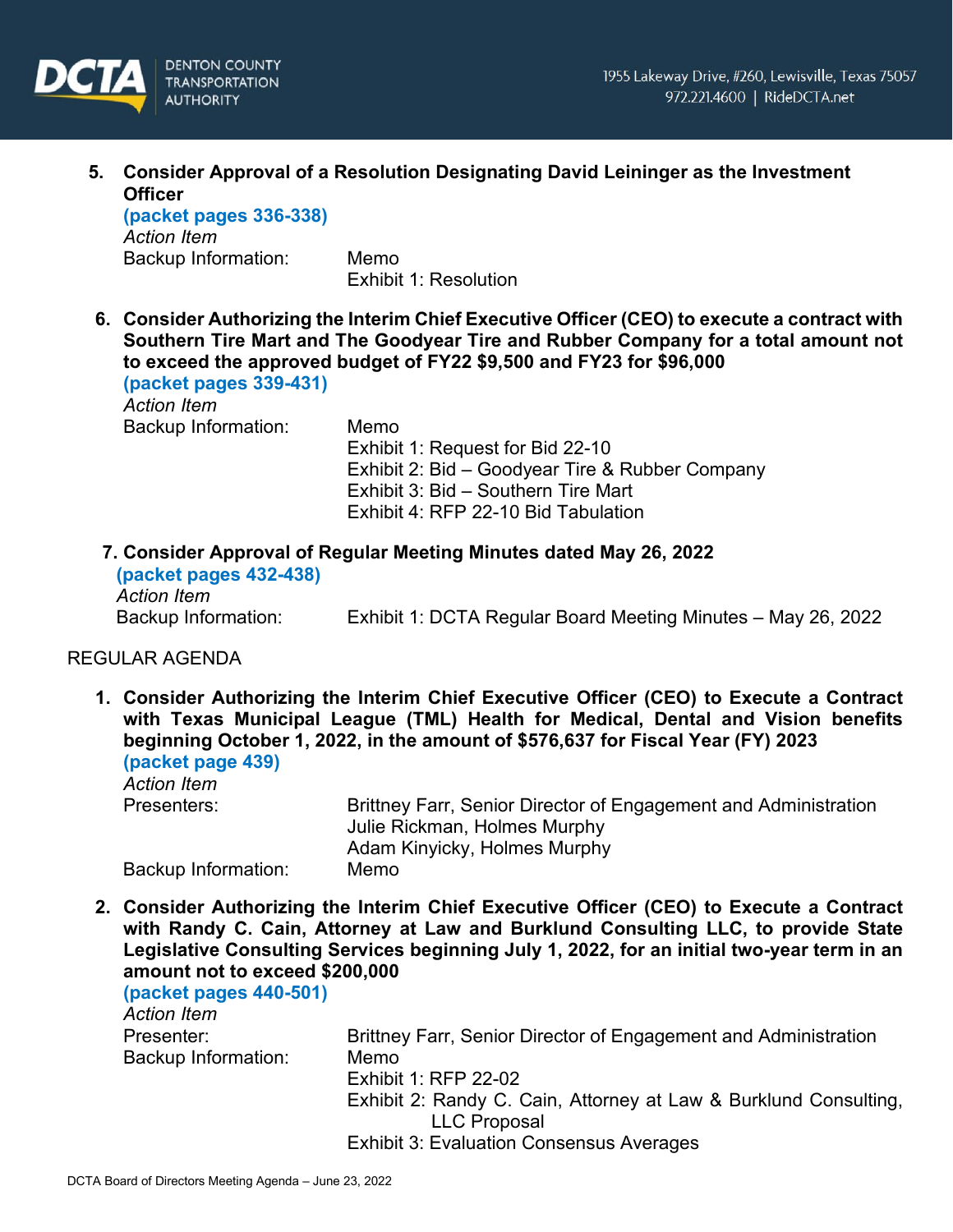## **3. Consider Approval of City of Denton Fiscal Year (FY) 2022 Transportation Reinvestment Program (TRiP) Call for Projects Grants (packet pages 502-513)**

*Action Item* Presenter: Tim Palermo, Planning and Data Analytics Manager Backup Information: Memo Exhibit 1: Adopted TRiP Policy

**4. Discuss GoZone Performance, Fare Structure Alternatives, Route Alternatives for Connect Fixed Route Service and Comprehensive Operations Analysis Public Feedback Summary (packet page 514)**

*Discussion Item* Backup Information: Memo

Presenter: Javier Trilla, AVP of Innovation and Information Technology

**5. Discuss Marketing and Communications Business Engagement, Ridership Campaign, Public Information Officer Coordination Initiative, and Strategic Communications Assessment**

| (packet page 515)      |                            |
|------------------------|----------------------------|
| <b>Discussion Item</b> |                            |
| Presenter:             | Paul Cristina, Interim CEO |
| Backup Information:    | Memo                       |

**6. Discuss Interim Chief Financial Officer (CFO) Observations and Recommendations on DCTA Financial Management Policies and Practices**

**(packet page N/A)** *Discussion Item*

Presenter: David Leininger, Interim CFO

**7. Update on Transformation Initiative, Options for Enterprise Resource Planning (ERP) Initiative, and Temporary and Augmented Staff Status and Budget (packet page 516)**

*Discussion Item*

Presenter: Paul Cristina, Interim CEO Chris Newport, Accenture Backup Information: Memo

**8. Discuss Local and Regional Transportation Updates and Legislative Issues (packet page N/A)** *Discussion Item*

INFORMATIONAL REPORTS

## **1. Monthly Financial Reports**

**(packet pages 517-521)**

Memo 1: Monthly Sales Tax Receipts Exhibit 1: FY22 Monthly Sales Tax Report Memo 2: Budget Information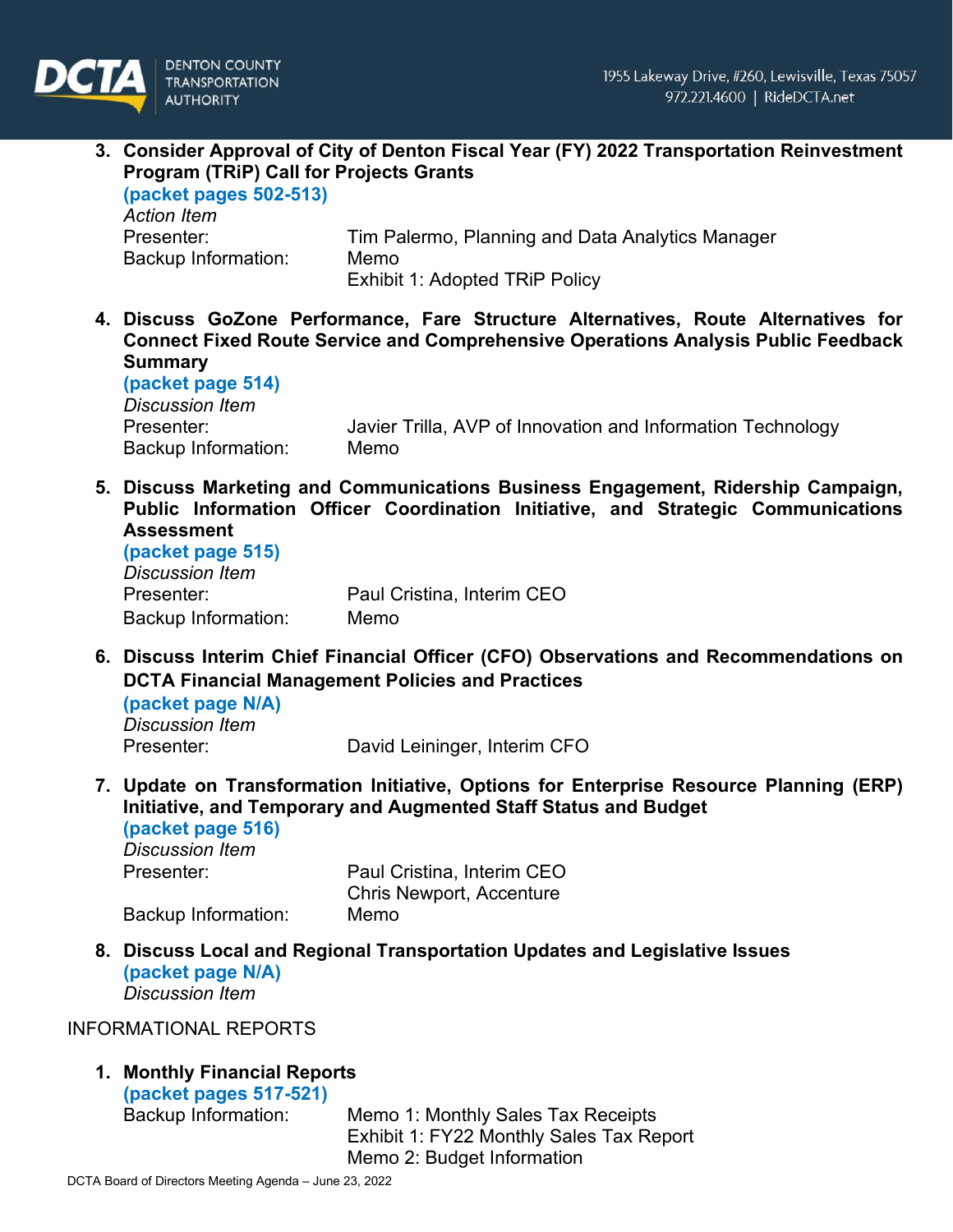

## **2. Monthly Ridership Reports**

**(packet pages 522-529)**

Backup Information: Memo

Exhibit 1: Ridership by Mode – May 2022 Exhibit 2: A-train Year-Over-Year Ridership Comparison Exhibit 3: Connect and GoZone Ridership by Month and Year Exhibit 4: Fixed-Route Ridership – May 2022 Exhibit 5: Connect Ridership Year-Over-Year by Month Exhibit 6: UNT Ridership Year-Over-Year by Month

**3. Request for Bids (RFB) 22-14 Remanufactured Transmissions and Engines for Buses (packet page 530)** Backup Information: Memo

**4. Denton County Sheriff's Office Interlocal Agreement for Law Enforcement Services (packet page 531)** Backup Information: Memo

FUTURE AGENDA ITEMS AND BOARD MEMBER REQUESTS

Staff will discuss proposed future agenda items. Board members may request an informational item or action item to be added to the next Board meeting agenda.

Next Regular Board Meeting Date: July 28, 2022

## REPORT ON ITEMS OF COMMUNITY INTEREST

Pursuant to Texas Government Section 551.0415 the Board of Directors may report on following items: (1) expression of thanks, congratulations, or condolences; (2) information about holiday schedules; (3) recognition of individuals; (4) reminders about upcoming DCTA and Member City events; (5) information about community events; and (6) announcements involving imminent threat to public health and safety.

## CONVENE EXECUTIVE SESSION

The Board may convene the Regular Board Meeting into Closed Executive Session for the following:

The Board of Directors will convene into Closed Executive Session pursuant to Section 551.074 of the Texas Government Code, Personnel Matters, to deliberate the employment and duties of the Chief Executive Officer.

### RECONVENE OPEN SESSION

Reconvene and Take Necessary Action on Items Discussed during Executive Session.

### ADJOURN